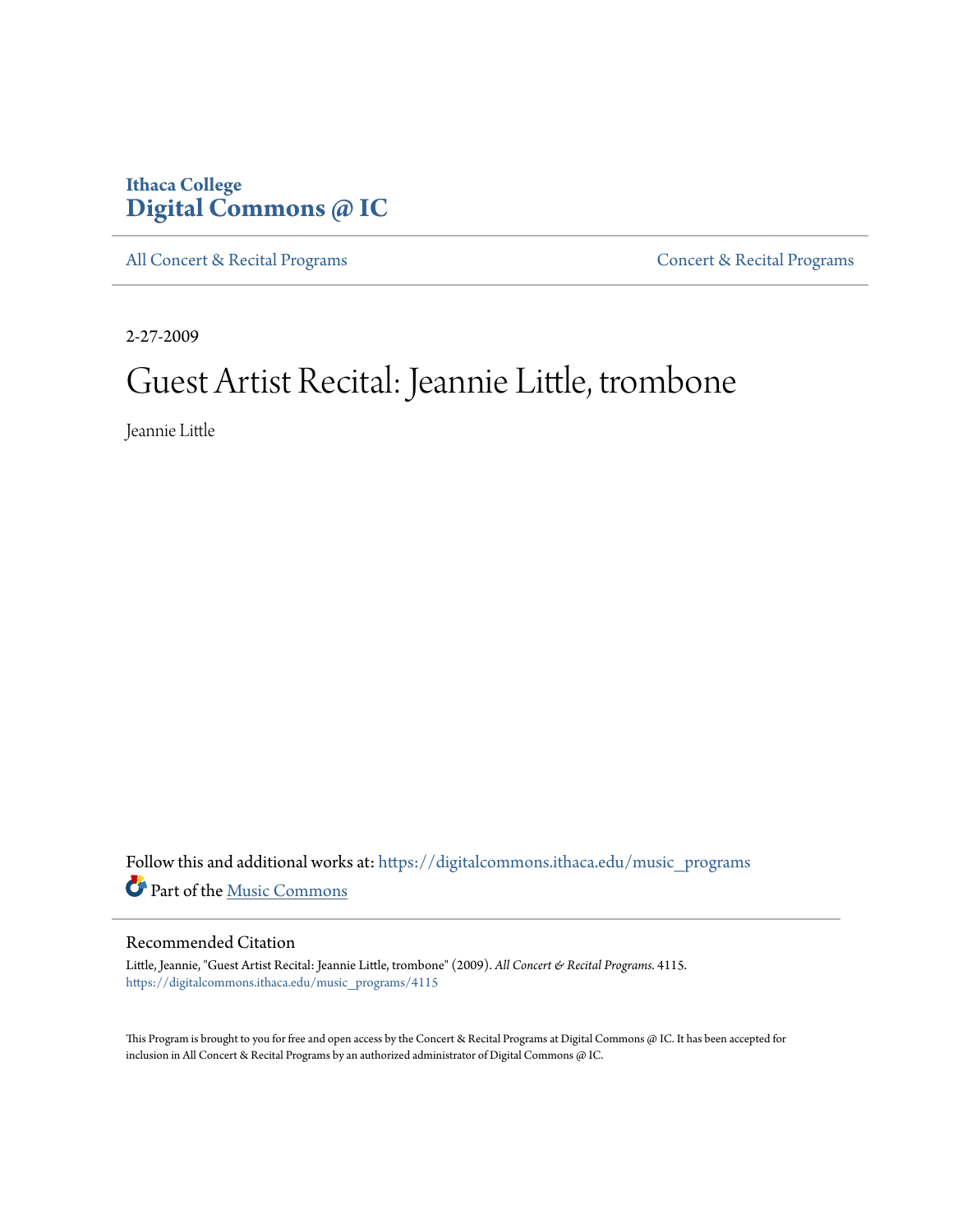# ITHACA COLLEGE SCHOOL OF MUSIC

*(* 

### GUEST ARTIST RECITAL

Jeannie Little, trombone Rebecca Wilt, piano

Nabenhauer Recital Hall Friday, February 27, 2009 8:15 p,m.